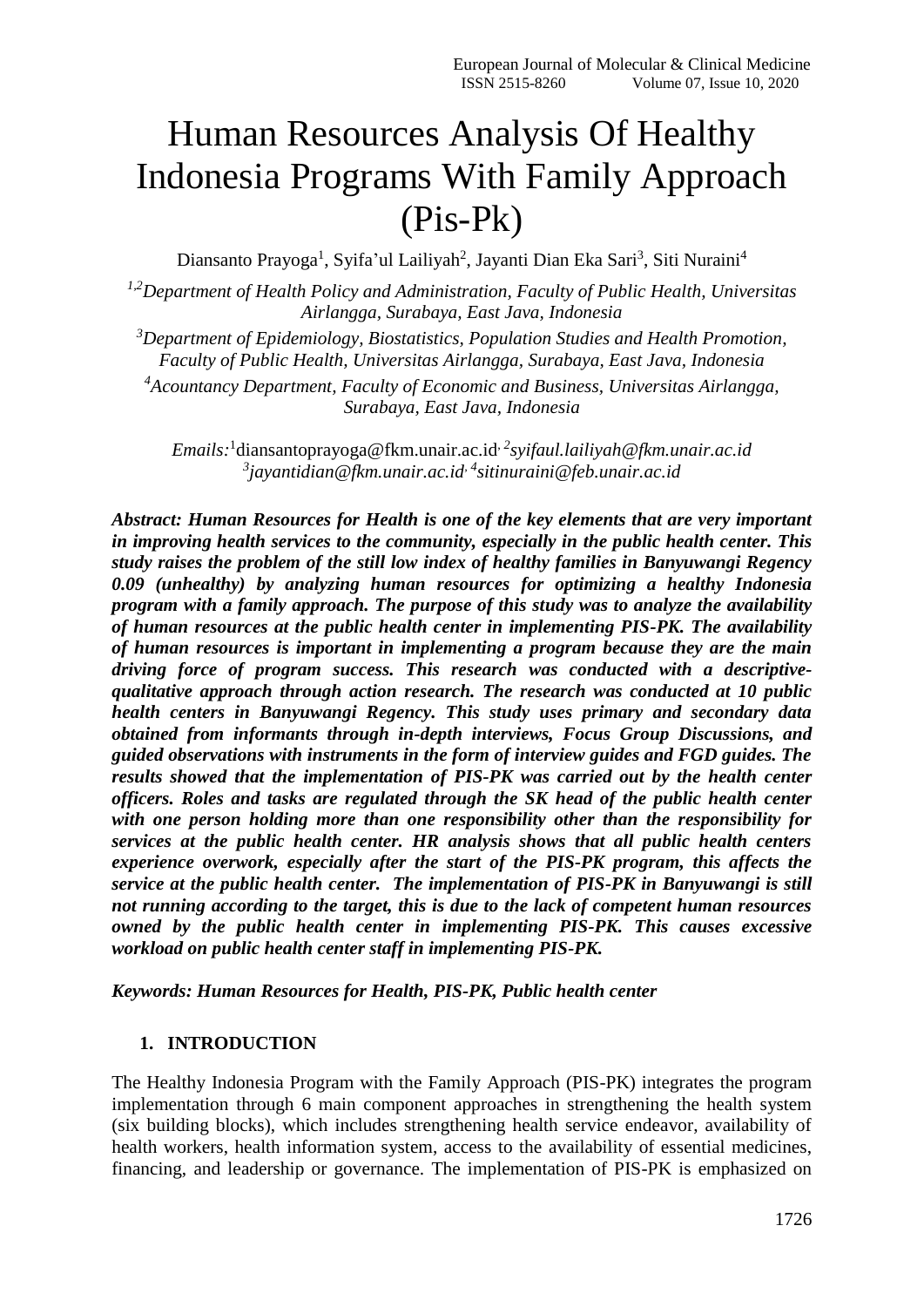integrating approach to access to health services, availability of health workers, financing, and infrastructures, including public and individual health programs that cover all families in the work area of the public health center and heed the management of public health center<sup>[1]</sup>.

Banyuwangi Regency is an area located in the eastern part of Java Island. It is the regency with the largest area in East Java Province with an area of  $5,782.50 \text{ km}^2$ . The north border of Banyuwangi is Situbondo Regency, and on the east side is the Bali Strait, the south is the Indonesian Ocean, and the west is bordered by Jember and Bondowoso Regencies. Banyuwangi Regency consists of 25 districts, 28 sub-districts and 189 villages, 87 neighborhood and 751 hamlets, 2,839 Citizen Associations (RW) and 10,569 Neighborhood Associations (RT). In 2018, the population of Banyuwangi Regency was 1,735,845 people (Banyuwangi Regency Government, 2018). Banyuwangi Regency has 45 public health centers, 105 sub public health centers and 45 mobile 4-wheeled health centers<sup>[2]</sup>.

Banyuwangi Regency in 2017 implemented a Healthy Indonesia Program with a family approach. Starting from 2017, a survey of healthy families has been running in all public health centers (45 public health centers). The current results in 2019 stated that the healthy family index is 0.09 (unhealthy), the healthy family index should be 0.8 (healthy). This research raises the issue of the low healthy family index in Banyuwangi, 0.09 (unhealthy) by analyzing human resources to optimize the healthy Indonesia program with a family approach. Human Resources for Health (HRH) is one of the key elements that is very crucial in improving health services to the society. Especially in public health center as health service implementers who should be placed in accordance with the main duties and functions of the HRH as well as the educational background and skills they possess<sup>[3]</sup>. The problems that occur in the placements of HRH in health centers with high workloads and the increasing need for good quality of health services are limited HRH because they are not evenly distributed, and the placements of HRH are not in line with their competence. This has resulted in many people receiving substandard health services and even not receiving health services at all<sup>[4]</sup>.

 Study shows that health workers are the main key in the successful achievement of health development goals. Health workers contribute up to 80% in the success of health development. In the 2006 WHO report, Indonesia was one of the 57 countries which faced a HRH crisis, both in insufficient numbers and in the distribution. Health workers play a role in the endeavor to improve public health. However, Indonesia is still experiencing problems in terms of quantity, distribution, quality, and regulatory authority of human resources for health. Many problems in the field showcase confusion and overlap between the functions of each health worker profession<sup>[4]</sup>.

The purpose of this research is to analyze the availability of human resources in the public health center in implementing PIS-PK. The availability of human resources is important in implementing a program because they are the main driving force for the success of the program.a

### **2. RESEARCH ELABORATIONS**

This research was conducted using a descriptive-qualitative approach through action research. Qualitative research is one of the methods to obtain the truth and is classified as scientific research which is compiled based on theories which are developed from research and are controlled on an empirical basis. Thus, this qualitative research does not only present the data as it is but also tries to interpret correlation as an existing applied factor, including point of view or an ongoing process.

This research is a type of qualitative descriptive research that studies existing problems and applicable working procedures. This qualitative descriptive study aims to describe what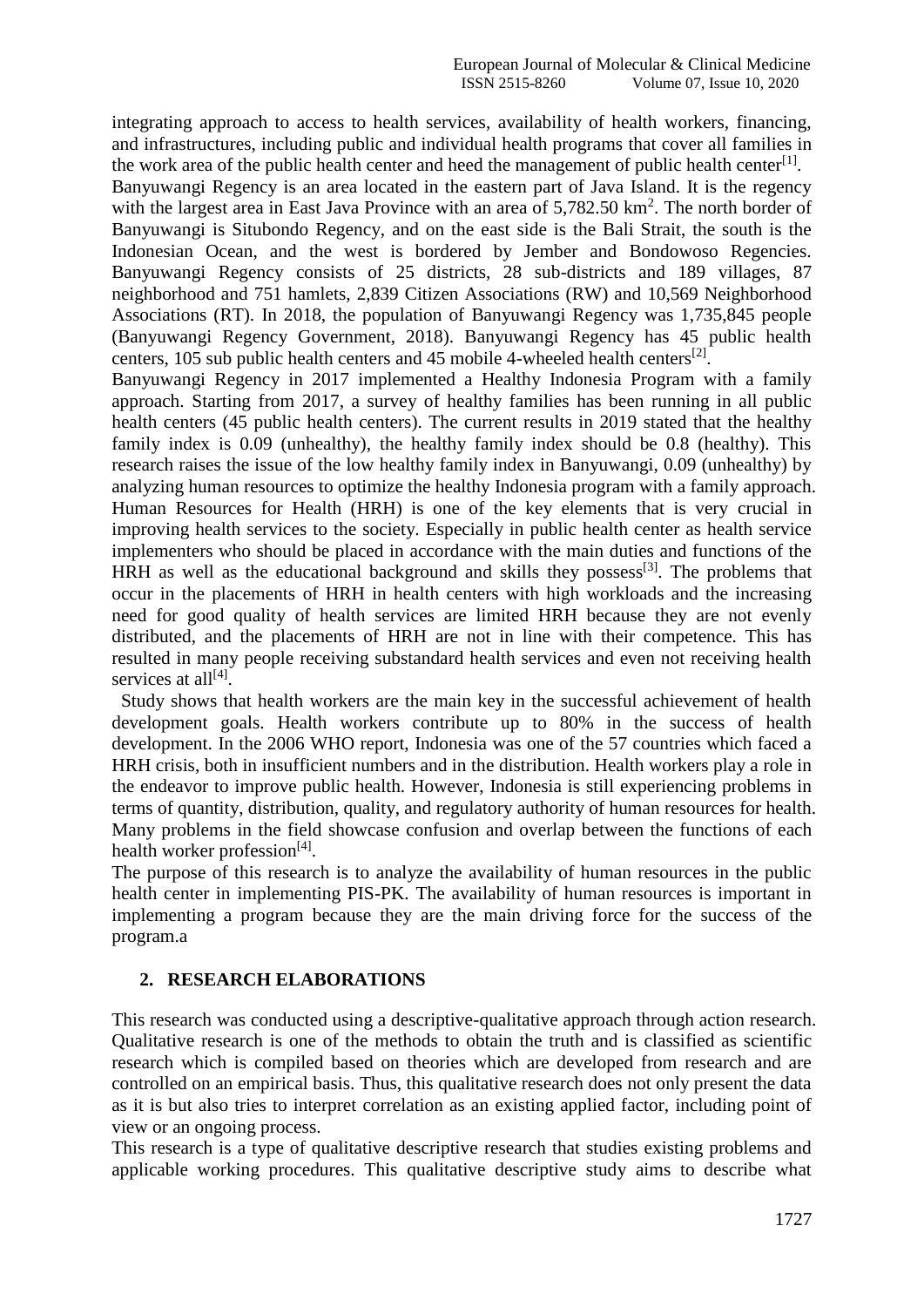currently applies. In this research, there is an attempt to describe, record, analyse and interpret conditions that occur in the present or is existing. In other words, this qualitative descriptive study aims to obtain information about the existing situation<sup>[5]</sup>.

The population of this research is from all the main public health centres in the Banyuwangi Regency, which consists of 45 units, including 27 public health centres with outpatient care and 18 public health centers with outpatient and inpatient care. The sample criteria in this study are the main public health centers located in the Banyuwangi Regency both for outpatient and inpatient care. The minimum sample size of this research is 9 which is then rounded to 10 samples of the main public health centers, both with outpatient and inpatient care. The sampling technique used in this study is the simple random sampling technique through the help of computer applications. The goal is to ensure that the selected sample has the same opportunity and is representative<sup>[6]</sup>.

The informants of this research are: Human resources in the public health centers, the people in charge of PIS-PK at the public health centers, the Head of the Health Resources Division, and the Head of the Health Resources section at the Banyuwangi Regency Health Office. The research was conducted at the main public health centers in the Banyuwangi Regency area, which is the research sample.

This research uses primary and secondary data obtained from informants through in-depth interviews, Focus Group Discussions, and observation guided by instruments in the form of interview guides and FGD guides. The processing and analysing of research data are done descriptively.

### **3. RESULTS**

The Healthy Indonesia Program with a Family Approach (PIS PK) is integrated into Program Management/Health Service through three stages, which are Planning (P1), Commencement-Implementation (P2), and Monitoring-Control-Assessment (P3). The implementer of PIS-PK is the public health centre by collecting data, processing data, analysing, and formulating intervention policies, planning, counselling, society-organizing, and implementing health services<sup>[7]</sup>.

The implementation of the Healthy Indonesia Program with a Family Approach in Banyuwangi Regency is carried out by all human resources who come from (internal) public health centers. In line with Sugiharti's research, 2019 which stated that data collection on healthy families are mostly carried out by public health center officers (94.5%). Health center officers include midwives, nurses, environmental health section, nutrition, family planning, maternal and child health, non-communicable diseases, and health promotion must make family visits to the homes of residents in the working area of the public health center.

"Doctors, midwives, nurses, nutritionists, sanitarians and laboratories were also involved, basically I, involved all health workers according to the Regulation of the Ministry of Health without exception, but the head of the public health center was only coordinating it." (A204)

"Well, starting from doctors, there are two doctors. The dentists are all involved too. Then, yes, all nurses, although yes, we serve at the clinic (BP), yes, we take the time to do it. Suppose afterwards there are two doctors and five nurses in the clinic. It will be arranged later, three will go out and two will stand by later, but the duration will be fixed, from seven to nine o'clock, for example. Seven o'clock to nine o'clock. Hence, at nine o'clock they return. Indeed, the consequence is that the patients queue up, if there are three people what we can do as stated in the Regulation of the Ministry of Health, is that we can collaborate with students majoring in health field for example, but the control can't be like employees, first the control, second the data input process and others are not as valid as when we go by ourselves, yes." (A202)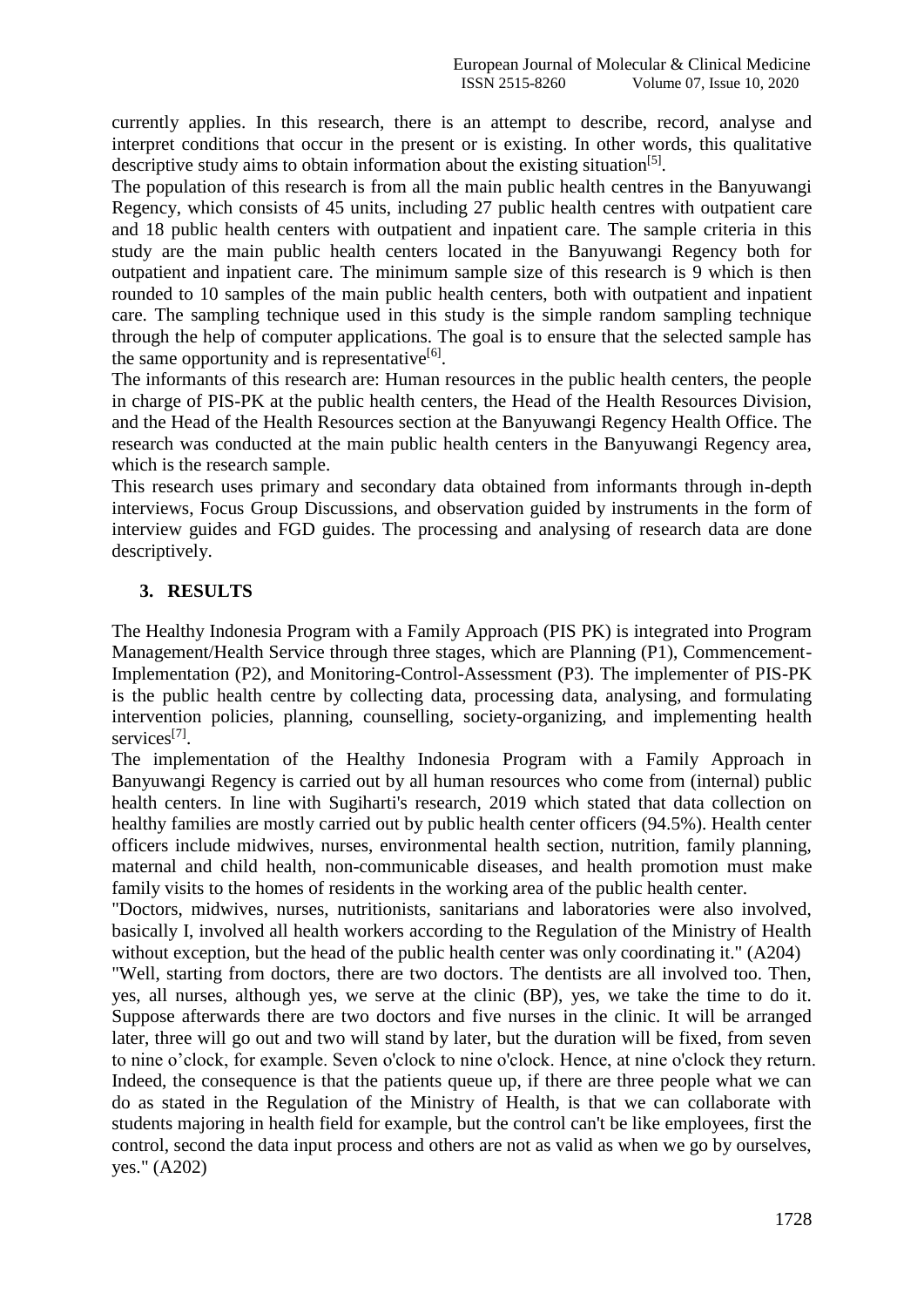Public health centers have their respective policies in implementing PIS-PK to be able to achieve the target, some public health centers prefer to include only health workers, but some also order all employees to participate in the implementation of PIS-PK. This is based on assessment of the human resource capacity in implementing PIS-PK optimally, especially in field activities. Administrative staff at some public health centers are not included in field activities due to their level of knowledge in the health sector, so that administrative staff are directed more to do data entry from the data that were collected by the field officers.

The system carried out by public health center officers in implementing PIS-PK is a shift system, which places some health workers at the public health center to provide direct services to the society who come to the public health centers and other officers collect data from the field, especially those who have received training in implementing PIS-PK.

"The regulations are that ... we make a team, a team of 2 people, one team has to be able to take blood pressure, we visit with the medical and the medics. For the regulations, there is a call from the office to collect the data on the visit, we have a certain target, and we have to achieve it because every month it is always evaluated by the health office." (A205)

"Yes, from the human resources side, we actually lack manpower because in the region, especially in the public health centers, there are quite a lot of programs, so yes, how do we keep going, like that. Yes, there are many obstacles, and the tight deadline isn't over yet. We have to catch up like that." (A208).

The workload of public health center officers after implementing the PIS-PK based on the results of interviews shows that it is getting more excessive compared to the number of human resources of the public health center, this affects the service of the public health center where people have to queue longer because the number of medical workers is reduced than usual because they are involved in the implementation PIS-PK.

Technical Guidelines for Strengthening Management of PIS-PK for the recruitment of data collection officers can be conducted by the public health centers based on an analysis of the needs for data collection officers considering the aspects of the availability of worker at the public health centers, the number of families in the public health centers working area, the size of the work area, the geographical conditions of the work area and funding. If the results of the analysis state that additional officers are required, then the recruited data collection officers include the health workers and non-health workers. However, the reality is that public health center maximizes performance by deploying all the workers of the public health centers.

The most difficult consideration for the public health center to recruit external staff is related to the competence and validity of the obtained data due to concerns over inconsistencies on the expected results, even though the public health centers can actually provide training to contract employees to implement PIS-PK. Apart from that, public health center officers are also more familiar with their area, so that people don't have to worry when they are interviewed because some people tend to experience anxiety due to being interviewed by unknown health workers, not to mention the time required to conduct the training if it is not facilitated by the health office.

Research conducted in Kulon Progo Regency regarding PIS PK with contract employees showed that the target-family was not sure what was conveyed by the contract employees, the respondent thought that employee only collected data and did not provide relative benefits in the form of counselling, coaching or health education to solve health problems in the family as expected by the respondent, this is due to the lack of socialization received by the target family, resulting in ignorance which affects the confidence and trust of the target family in contract employees<sup>[8]</sup>.

The working area of the public health center, which includes several villages, must, of course be adjusted to the presence of adequate health workers in accordance with the Regulations of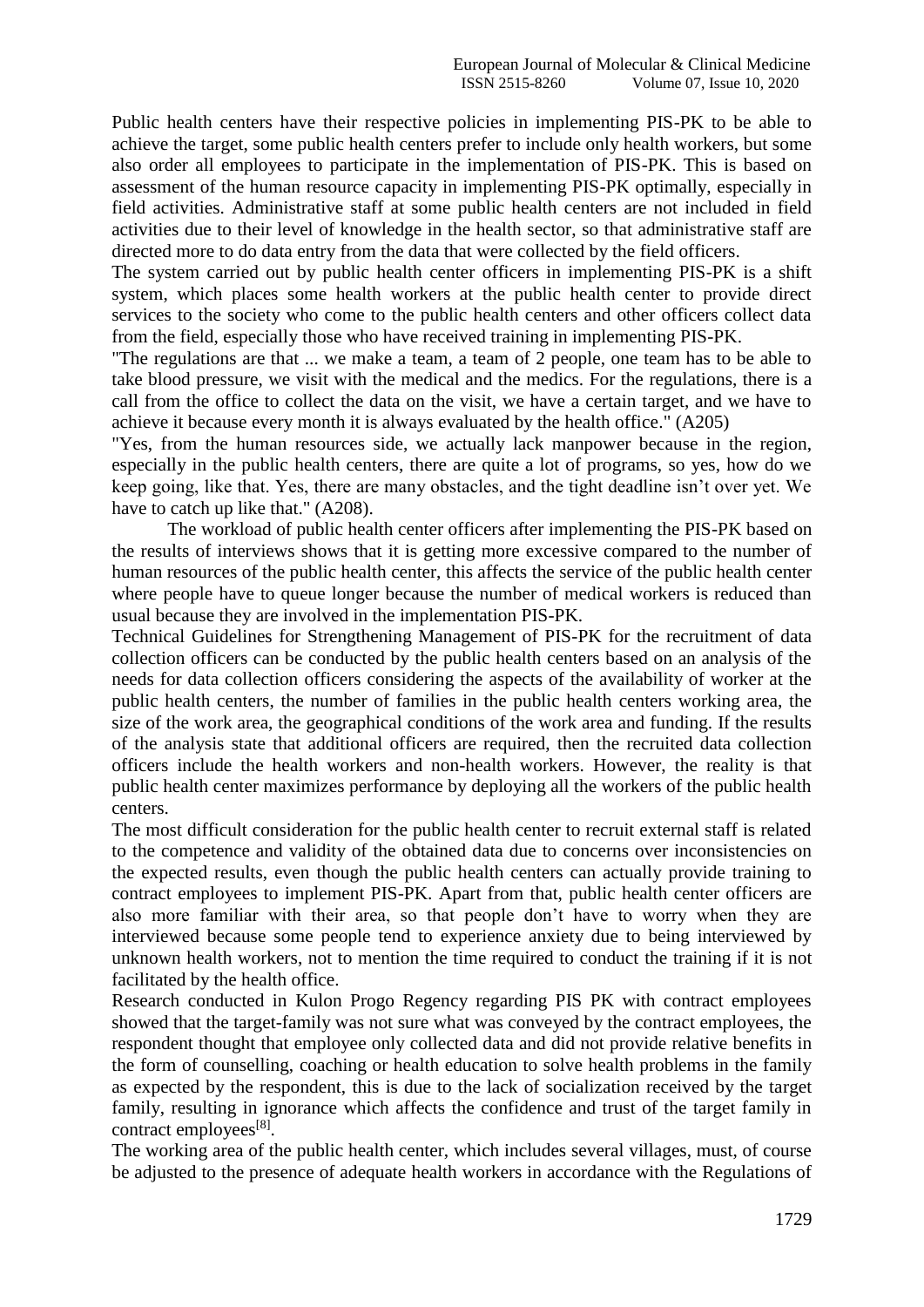the Minister of Health Republic of Indonesia Number. 75 of 2014 concerning the Public Health Center so that all indoor and outdoor programs of the public health center can work well.

The implementation of the Healthy Indonesia Program with a Family Approach is carried out by several teams, starting from the data collection team, the regional coaching team, and the family development team. The descriptions of each team and their assignments are written in the Decision Letter of the Head of the Public Health Center. In general, there are three teams, which include the data collection team that is assigned with the initial visits to the society, the regional coaching team that is assigned with carrying out further coordination and intervention at the family level, and the regional development team that is assigned with coordination and socialization at the beginning of the implementation of PIS PK and preparing the requirements for PIS PK including evaluation of the implementation of PIS PK in the area of the public health center. The description of this job is of course important for every health worker to have a better understanding of the roles and duties that are carried out[3] .

The family approach is one of the ways of the public health center to increase target coverage and bring closer access to health services in the working area of the public health center by visiting families. Health services do not only focus on services in the building but also on services developed by visiting families in their work areas<sup>[1]</sup>.

The Healthy Indonesia Program with a Family Approach is conducted by the public health center by forming teams to carry out their respective duties accordingly. Starting from socialization, data collection, data entry, to analysis which then leads to the making of health intervention policies according to the needs of the society in the respective working area. Socialization is addressed to the internal party, the public health center workers and also to the external party, that is the society. The socialization to the society is carried out with the help of the head of the village, RT and RW which aims to ease the coordination with residents. The aim of holding the socialization is to provide means of communication with cross-sectors and society so that the implementation of a policy or program can run well<sup>[9]</sup>.

"Yes, our activities are home visits, before home visits we gather first, we map the area first after that we determine the schedule of visits, then we inform those villages in the form of socialization and advocacy at the village level, that there will be visits from this date until this date by the public health center, so that its residents must be prepared for the socialization, so that it does not have to be done twice, then when we make a home visit, we meet the family, and we convey 12 indicators according to the Prokesda form earlier, …….".

"We have the first socialization at the sub-district level. Hence, before we make our PIS PK visit, we first gather some people such as the village head, the sub-district head, we also informed first that we wanted to hold a PIS PK in the Singojuruh area." (A208)

External socialization is urgently required to gain support from the sub-district head, village head and the staffs<sup>[10]</sup>. After conducting the socialization, the PIS PK Team then coordinated with the regions to prevent society's rejection when data collection was carried out. Aside from that, this is done to ease the data collection so that residents are willing to be at home at the specified time.

At the time of conducting data collection, the public health center officers also carried out socialization and health interventions, especially if symptoms or signs of infectious or noncommunicable diseases were found. In addition to that, NCR was also given to be taken to the public health center for further treatment.

At the time of collecting data, public health center officers can conduct socialization to people who suffer from health problems and provide referrals for them to go to the public health center for further examination. The implementation of PIS PK basically provides good consideration to the public health center because the public health center can formulate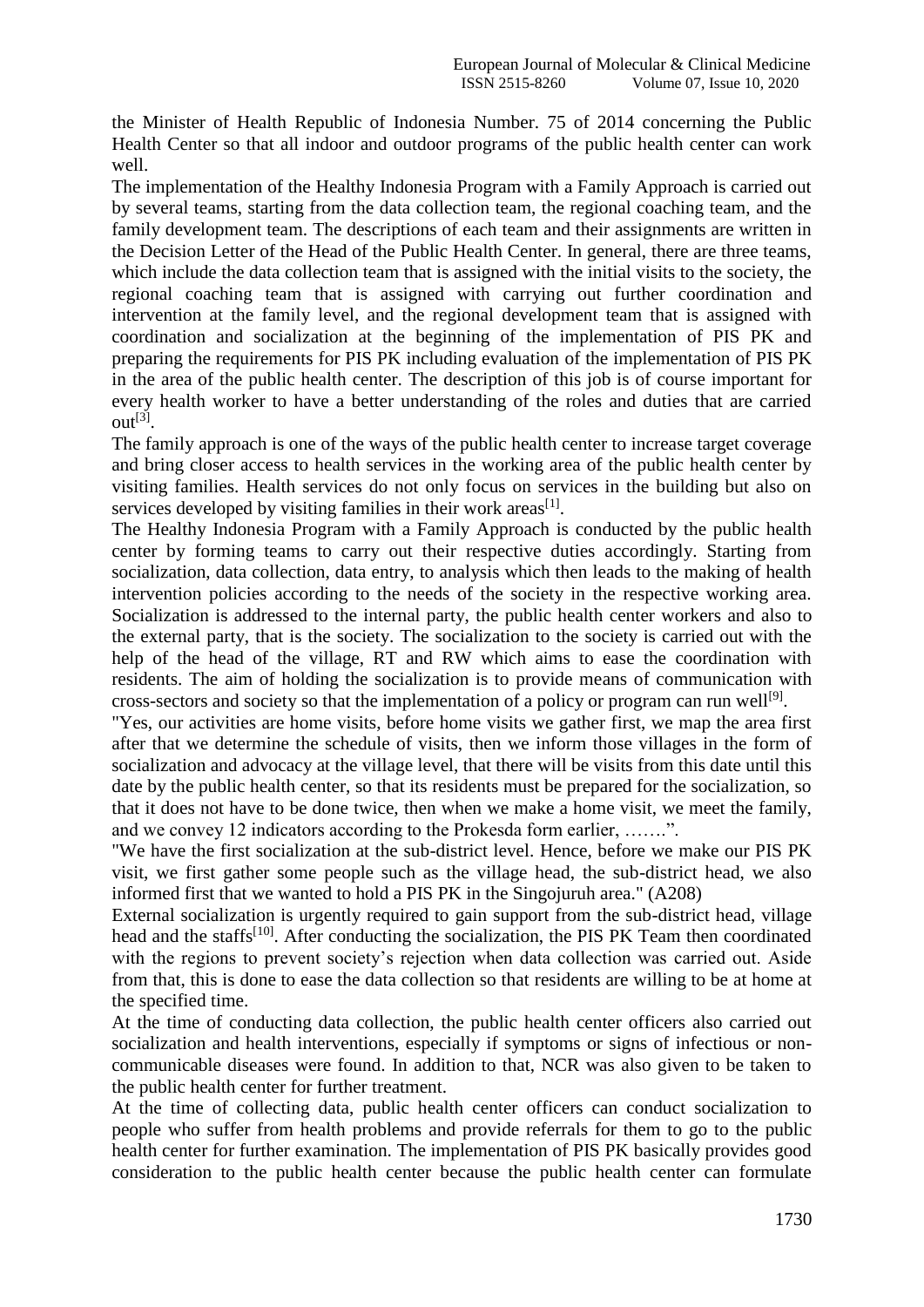policies that are in accordance with the culture and conditions of the region considering that each region has different conditions and problems. The society also receives visits from public health center officers because not all people can visit the public health center during their working hours, so that with the existence of PIS PK they get visitation to have their health checked and can consult with public health center officers about their health problems.

"(Sighs), at the same time at the public health center there is also ... promotion and prevention, yes, we all convey about health, like that. How to prevent it and how the health promotion works too. What is available in the public health center, we tell, and health issues can also be conveyed there. After they need the initial one, we usually have something like, yes ... if it is family with problem, we will provide counselling, knowledge about health for those with problems. Later the decision will come from the family, right ... the one who can decide, we can only give it like that." (A210)

The results of the visit are then analysed to see the IKS score and basic for further intervention can also be done if there are health issues that require further treatment. The public health center can also assess the focus of the intervention after the IKS assessment is carried out. This is the basis for determining the future of the public health centre's policies.

The results of the IKS scores are then grouped by the public health center to determine which society would be visited for further intervention. Program holders can formulate and determine the need for further interventions in the public health center area. In the implementation of the Healthy Indonesia Program with a Family Approach, there are several obstacles as well as impacts caused by this program, one of the reasons for that is due to the lack of health workers at the public health center level. Obstacles that take place such as inadequate labour, resident's rejection, resident who cannot be met and time that is not suitable for the resident. These are in line with the research conducted by Agni, (2018) which stated that the daily workload has already consumed energy and time, thus making it difficult if it's added with the duty to carry out PIS  $PK^{[11]}$ .

"The constraint for the data collector is perhaps something like this when some of the family members who have been scheduled are not at home then when we asked the family... usually there is a lot of cover-up, if we ask whether they have ever done this, they will answer never even though they have, so we still collect the data based on what we see not what we hear, the problem for the data entry is if the internet connection is very slow so that the problem of multiple same names appear, but for the last time editing has been done again so that the names that do not exist have been removed." (A204)

The implementation of integrated tasks in the implementation of Healthy Indonesia with a Family Approach at the sub-district or village level. Cross-sector integration is needed to ease health workers in implementing PIS PK. The duty arrangements do not have to be formally formed, but it can be in the form of a network of coordination and cooperation between the internal campus and external parties who are expected to support it. The success of PIS PK depends on cross-sector coordination (Indonesian Ministry of Health, 2016). The success of PIS PK requires solid support from the central to regional levels, including the society because after all, the society is the main objective in implementing PIS PK.

The family approach, although not new to the public health center, is something new to most public health center officers because it has not been implemented by the public health center for a long time. Thus, it is necessary to optimize the training to realize the success of PIS PK in every public health center in Banyuwangi.

PIS PK as a new program of course is facing obstacles in its implementation, especially related to human resource issues. The availability of human resources for health greatly affects the success of health programs. The supply of human resources for health aims to determine the number and types of personnel to meet the requirements. Human resource needs that are not planned properly will result in a shortage of personnel which affects the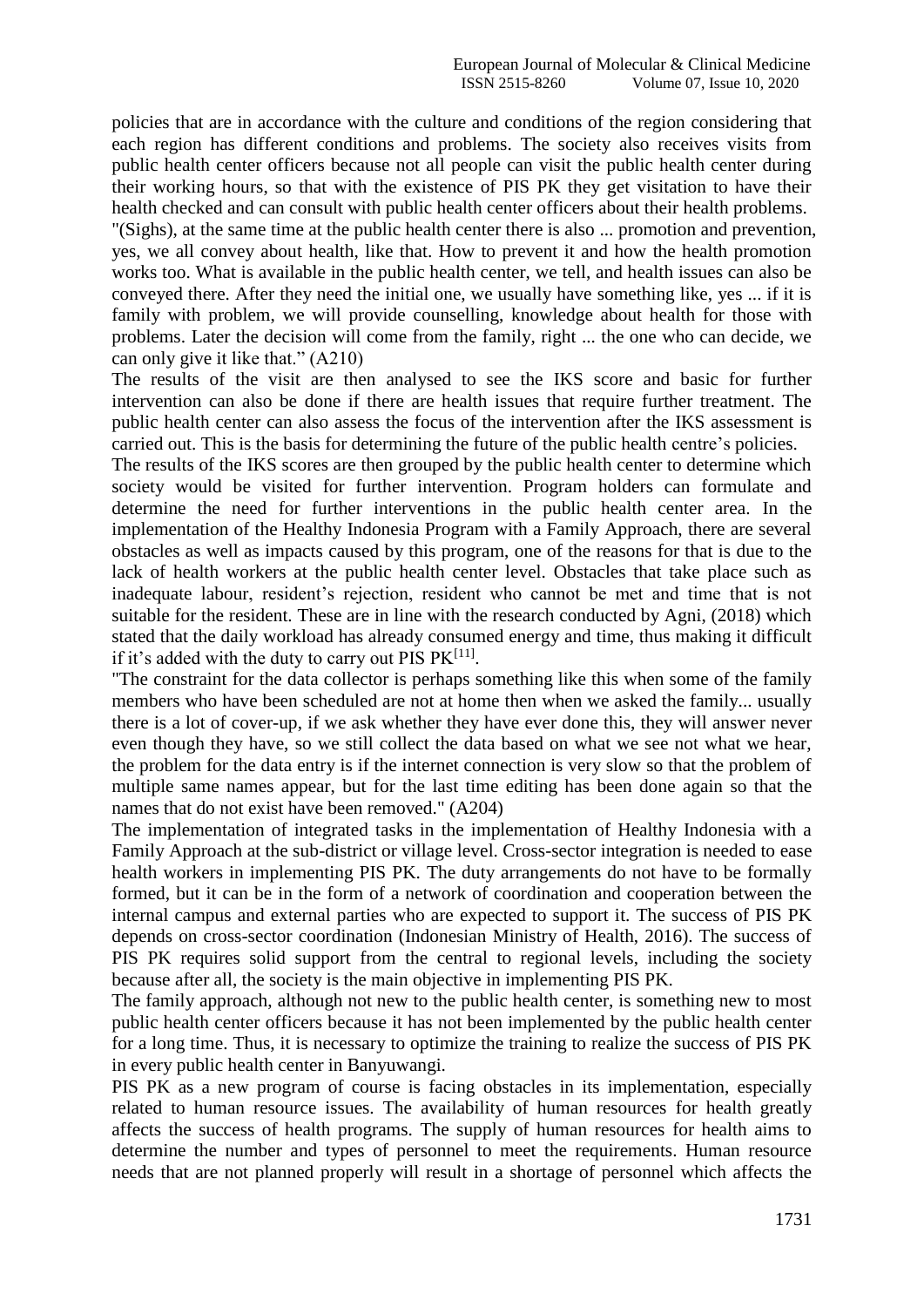service and comfort to the patient<sup>[12]</sup>. This is in line with the research conducted by Fauzan, Chotimah and Hidana (2019) in Bogor city which stated that the human resources involved in PIS PK are still inadequate compared to the number of households in the society<sup>[13]</sup>. The limited human resources at the public health center even before the PIS PK became more limited during the implementation of the PIS PK, this impacted the health services in the building which made visitors must be willing to queue longer.

"Although yes, we serve at the clinic (BP), yes, we take the time to do it. Suppose afterwards there are two doctors and five nurses in the clinic. It will be arranged later, three will go out and two will stand by later, but the duration will be fixed, from seven to nine o'clock, for example. Seven o'clock to nine o'clock. Hence, at nine o'clock they return. Indeed, the consequence is that the patients queue up," (A202)

The technical guidelines for strengthening the management of public health center in 2016 stated that the recruitment of data collection officers can be carried out if the results of the analysis shows that there is a need for additional officers, however, even so this is not conducted by the public health center considering the difficulty of controlling when taking external worker outside of the public health center, especially if the quality of human resources from outside does not meet the requirements the criteria desired by the public health center.

"if there are three people what we can do as stated in the Regulation of the Ministry of Health, is that we can collaborate with students majoring in health field for example, but the control can't be like employees, first the control, second the data input process and others are not as valid as when we go by ourselves, yes." (A202)

The obstacles to the implementation of PIS PK are not only from the society such as people's rejection but also from internal of the public health centers, such as stated in research conducted by Shinta in 2018 at the public health center in Kulon Progo Regency which stated that there is rejection from public health center officers if PIS PK is carried out annually because it will increase the burden on public health center<sup>[8]</sup>. Several public health center officers in Banyuwangi initially refused, but the socialization and training activities that were conducted became the solutions to that problem.

"Sometimes we face rejections between friends, things like that also exist. But it is over, along with the frequent socialization, there are several friends who also participated in the training nationally, in Murnajati 5 people were taken". (A209)

The successful implementation of the family approach by the public health center within the framework of the Healthy Indonesia Program requires a strong understanding and commitment from all health workers in the public health center. Apart from that, strong support from decision makers and cooperation from various sectors outside health is required, from the district, sub-district/village level to Neighborhood Associations (RT) and Citizen Associations (RW). Without all of those, of course various obstacles can occur or be complicated to solve.

"Certainly, at the beginning of the year two thousand and seventeen when we were about to implement it, that is, we started in the district. Advocacy to the head of district, there was a meeting, all of the heads of the district of Banyuwangi were present, so when we joined, automatically all the sub-district heads were exposed. Our socialization is about PIS PK. Well, aside from that, we will schedule the 2017 RPK for three sub districts. Every time we want to go, we do socialization, we invite the head of district and sub-district, some public figures, as well as cadres because if they are not involved later when we want to collect data per household, we need coordination with the head of district. That is so, we can provide socialization and advocacy at the sub-district level every time we want to implement the PIS PK program in that sub district,". (A202)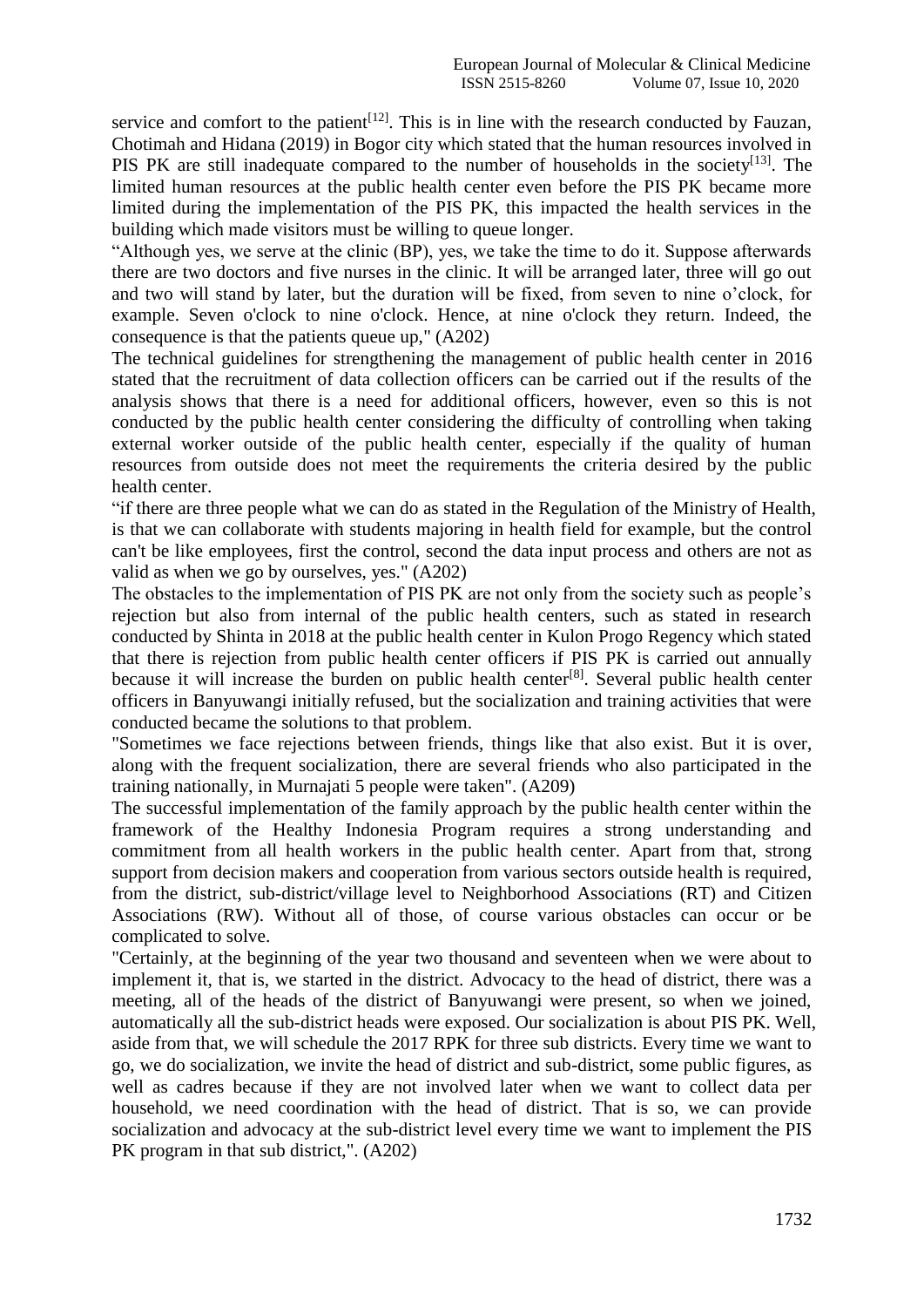Another obstacle is that people who are sometimes not at home, so the public health center officer has to visit them two to three times to meet them. This is because the activity of people outside the home are at the same time where the public health center officers collect data, so that coordination with district or sub-district is needed to do the socialization to the people. In line with the research conducted by Virdasari, Arso and Fatmasari (2018), the obstacles faced in data collection activity is large working area with a large population, people cannot be met such as residential areas that sometimes do not open doors, or only meet 1/2 people in 1 family, the lack of socialization, the data collection can only be done after service hours, officers lacks the knowledge of operational definitions, lack of coordination among officers, and lack of commitment from officers. For this reason, there is a need for coordination between data collection officers and public health centers with crosssectors in order to facilitate family data collection<sup>[14]</sup>.

Language is also an obstacle of its own itself for public health center officers, this is because it is not uncommon for a public health centers area to consist of several ethnicities or tribes, some of which do not speak Indonesian fluently, so the officers are assisted by the head of the district or sub-district or cadres as a communication connector to the people.

Basically, the point is that cross-sector coordination is required in the implementation of PIS PK. This is done so that people can cooperate well with public health center officers who conduct home visits because cadres or policy makers in the area are role models and the trust of the public. The people's perception that sometimes mistakenly thinks that officers are salespeople, so that sometimes there is rejection from society, in addition to that, the level of society's understanding that is still lacking on the importance of this program needs to be overcome by socializing and asking regional cadres to accompany officers who go to the field. The implementation of policies in PIS-PK involves the participation of the health office, public health center, and related cross-sectors which work in synergy. Support from village sub-district officials is also very much required to ease access to the society. For regions that have not conducted data collection, it is necessary to mobilize support from cross-sectors because both the health office and the public health center have not conducted socialization<sup>[15]</sup>.

In this research, the analysis of the workload in the public health center was also carried out to see the number of human resources owned by each public health center in Banyuwangi in optimizing the success of the performance of the public health center, especially regarding PIS-PK. The workload analysis carried out by the Banyuwangi District Health Office shows that most of the number of workers in certain functional positions from 45 public health centers in Banyuwangi Regency have excessive workload, this is because the number of officers owned by the public health center is less than what is required. This is also in line with the results of research by Fauzan, Chotimah and Hidana (2019) which showed that the availability of human resources in the implementation of PIS-PK at Mulyaharja public health center, Bogor is inadequate, which resulted in excessive workload<sup>[13]</sup>. Apart from that, the large area, geographic location, and large population made the data collectors felt overwhelmed to meet the target of family visits. This is the reason why the public health center has not reached the total coverage that should have been anticipated from the start based on the officers at the public health center, the number of families, the area of work, and the geographical conditions of the work area. In line with the research conducted by Hartawan and Ilyas (2016), the high workload is due to the insufficient available workers, hence it is necessary to recruit new workers<sup>[16]</sup>.

The Achievement Report of Family Visits (Figure 1) shows that Muncar District occupies the area with the highest number of family heads, which are 40,966 households. Meanwhile, the sub-district that has the least number of family heads is Giri (9,427 households) and Licin (9,249 households). With the difference in the number of heads of households in each region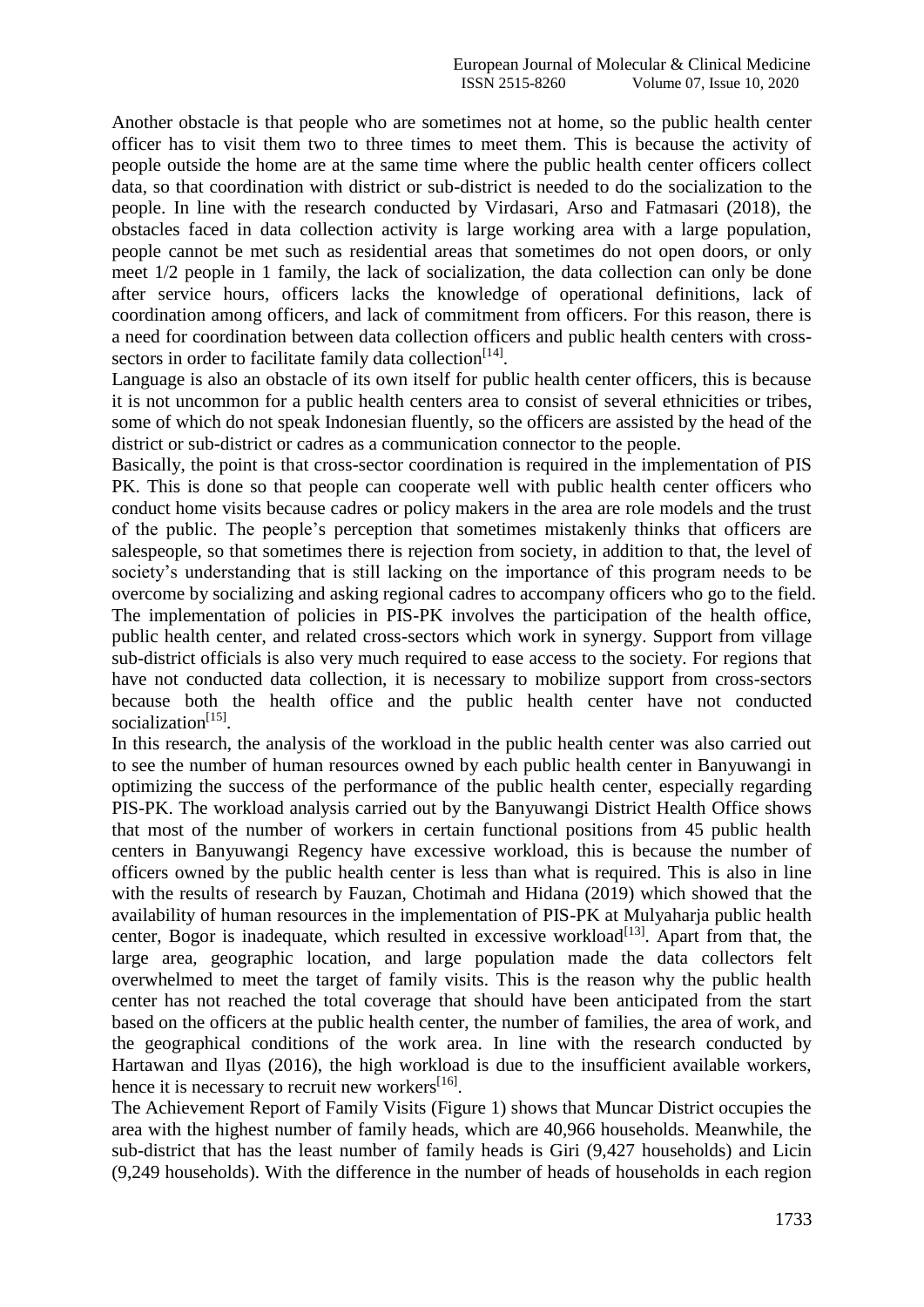which varies, it is possible that the achievement of the family visits obtained by the public health center is not in the form of total coverage. Also, it can be used as a benchmark for public health center to recruit surveyors (health and non-health workers).





In the workload analysis in the Banyuwangi Regency table (Table 1), it can be seen that the majority of health workers in Banyuwangi are insufficient in number, this of course can be an obstacle itself to ease the run of the PIS PK program. From those two data, it can be concluded that the level of public health center human resources has not met the minimum requirements so that it is burdened with excessive workload, especially if it is added with PIS PK, thus, additional workers are required at all public health centers in Banyuwangi Regency to meet the minimum requirements in carrying out public health center activities.

This is in line with the research conducted by Agni (2018) who found that the obstacles that most people complain about are the limited human resources and time at the public health centers<sup>[11]</sup>. Officers feel that the daily workload is already consuming energy and time, hence it is hard if it's added with the duty to carry out PIS PK. Excessive workload will certainly have an impact on public health center officers who eventually can increase the risk of contracting disease, even though public health center officers have the right to maintain their health and safety (PMK No. 75 of 2014). In addition to that, excessive workloads can also result in being less optimal in carrying out the given responsibilities because their productivity level has decreased<sup>[17]</sup>.

The lack of health workers compared to the existing public health centers has made the workload of health workers at the public health centers higher and not in accordance with their main duties and functions and educational background. Hence, eventually it has an impact on decreasing the quality of services at the public health centers so that there are several aspects that must be considered in the provision of health workers in the future, which involve production (related to quality and competence), placement (related to government policies, locations placement, and availability of health facilities), distribution (related to the ratio per population), and the performance of health workers (related to the number of visits or target achievement)<sup>[18]</sup>.

This insufficient health workers must of course be fulfilled by the Banyuwangi Regency government in order to optimize the level of success of PIS-PK as well as direct preventive and promotive policies. However, policies in the health sector are still not directed towards promotive and prevention as proved by the lack of workers at the public health center in several fields such as health educators, health epidemiologist (epidkes), and entomologists in addition to several formations such as pharmacists, medical records, laboratory personnels, and several other formations that are lacking. This of course must move the government of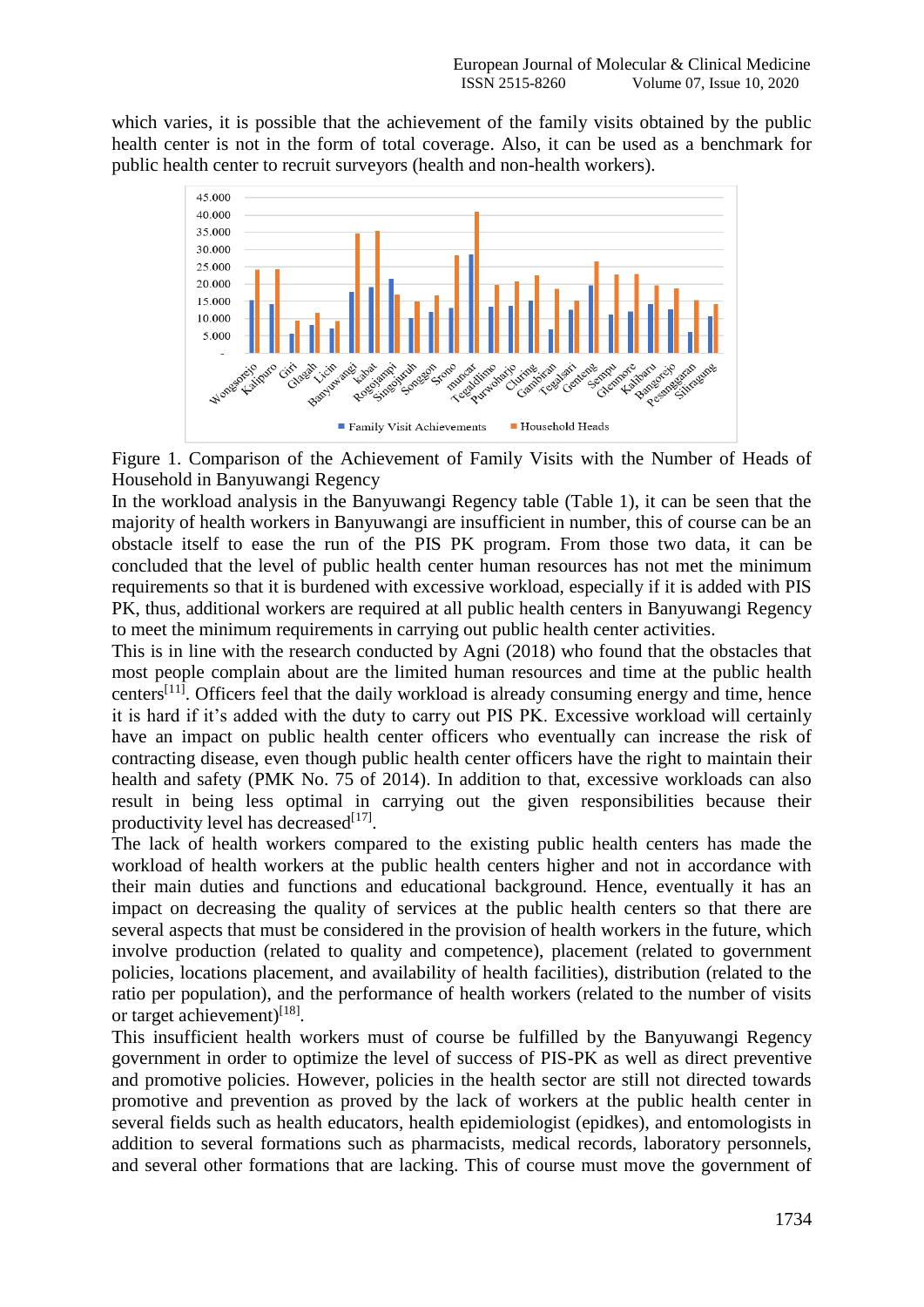Banyuwangi Regency to carry out policy reforms in the health sector, which is to analyze the needs for HRH development in planning HRH development so that it is right on target, efficient, and effective so that later a comprehensive health service system can be formed in Banyuwangi<br>Regency. Banyuwangi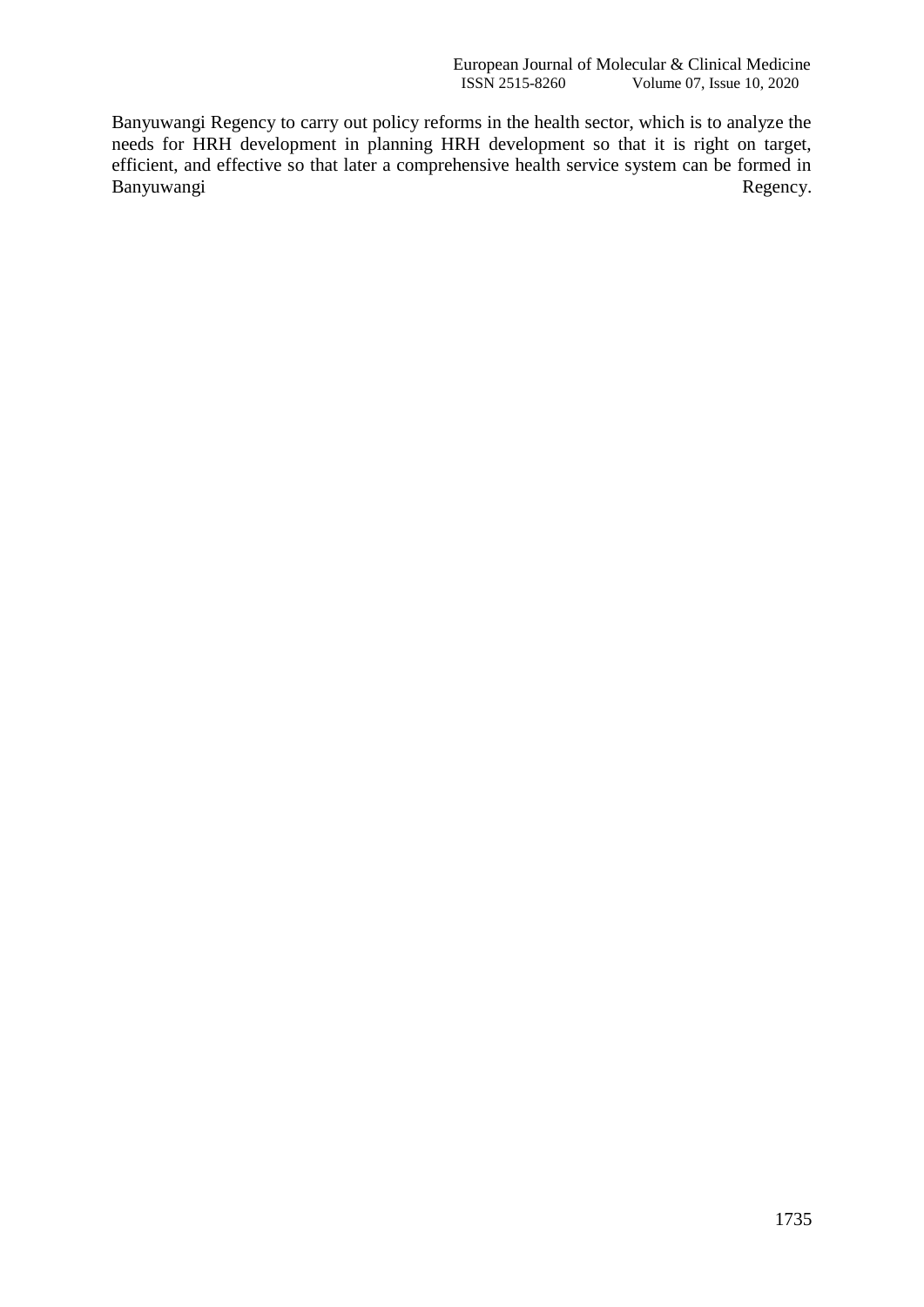|                  |                                       | <b>Specific Functional Positions</b> |              |          |              |                     |              |            |                         |                          |                             |              |              |                   |                      |                  |                            |
|------------------|---------------------------------------|--------------------------------------|--------------|----------|--------------|---------------------|--------------|------------|-------------------------|--------------------------|-----------------------------|--------------|--------------|-------------------|----------------------|------------------|----------------------------|
| N <sub>0</sub>   | <b>Public Health</b><br><b>Center</b> | Sanitarian                           | Doctor       | Dentist  | Nurse        | <b>Dental Nurse</b> | Midwife      | Pharmacist | Pharmacist<br>Assistant | Rnidemiologist<br>Health | Healt<br>Educator<br>Public | Entomolog    | Nutrisionis  | Medical<br>Record | Technician<br>Dental | Radiografer      | Laboratory<br>Institutions |
| $\mathbf{1}$     | Wongsorejo                            | B                                    | $\bf{B}$     | B        | $\bf{B}$     | S                   | $\bf K$      | $\bf{B}$   | B                       | B                        | $\overline{B}$              | $\bf{B}$     | $\bf{B}$     | $\bf{B}$          | B                    | $\bf{B}$         | $\bf{B}$                   |
| $\overline{2}$   | Bajulmati                             | $\boldsymbol{B}$                     | S            | S        | B            | $\, {\bf B}$        | $\bf K$      | B          | B                       | B                        | $\bf{B}$                    | $\bf{B}$     | $\bf{B}$     | B                 | B                    | $\bf{B}$         | $\bf{B}$                   |
| 3                | Kelir                                 | S                                    | $\bf{B}$     | S        | B            | $\bf{B}$            | $\bf{B}$     | $\bf{B}$   | $\bf{B}$                | B                        | $\bf{B}$                    | $\bf{B}$     | $\bf{B}$     | B                 | B                    | $\bf{B}$         | $\bf{B}$                   |
| $\overline{4}$   | Klatak                                | B                                    | $\mathbf B$  | B        | B            | B                   | $\, {\bf B}$ | B          | B                       | B                        | S                           | $\bf{B}$     | B            | B                 | B                    | $\bf{B}$         | B                          |
| 5                | Mojopanggung                          | S                                    | K            | S        | $\bf{B}$     | $\bf{B}$            | $\bf K$      | B          | B                       | B                        | S                           | B            | S            | B                 | S                    | B                | S                          |
| 6                | Paspan                                | S                                    | S            | S        | B            | $\, {\bf B}$        | ${\bf S}$    | B          | S                       | K                        | $\, {\bf B}$                | S            | B            | B                 | B                    | $\bf{B}$         | $\bf{B}$                   |
| $\boldsymbol{7}$ | Licin                                 | B                                    | $\bf{B}$     | S        | $\bf K$      | $\, {\bf B}$        | $\bf K$      | $\bf{B}$   | B                       | $\bf{B}$                 | $\bf K$                     | $\bf{B}$     | $\bf{B}$     | B                 | B                    | $\bf{B}$         | $\bf{B}$                   |
| 8                | Sobo                                  | B                                    | B            | B        | B            | B                   | $\bf{B}$     | B          | S                       | B                        | S                           | B            | B            | B                 | B                    | $\boldsymbol{B}$ | B                          |
| 9                | Singotrunan                           | B                                    | B            | S        | B            | S                   | $\bf{B}$     | B          | S                       | B                        | S                           | B            | S            | B                 | B                    | B                | B                          |
| 10               | Kertosari                             | S                                    | B            | S        | $\bf{B}$     | $\, {\bf B}$        | $\bf K$      | B          | S                       | B                        | $\bf{B}$                    | $\bf{B}$     | B            | B                 | $\bf{B}$             | $\bf{B}$         | B                          |
| 11               | Kabat                                 | S                                    | B            | B        | B            | $\, {\bf B}$        | $\, {\bf B}$ | B          | $\bf{B}$                | B                        | $\bf{B}$                    | $\bf{B}$     | $\bf{B}$     | B                 | B                    | $\bf{B}$         | $\bf{B}$                   |
| 12               | Badean                                | B                                    | B            | B        | B            | $\, {\bf B}$        | K            | B          | B                       | S                        | B                           | B            | B            | B                 | B                    | B                | B                          |
| 13               | Gitik                                 | B                                    | B            | B        | B            | ${\bf S}$           | $\, {\bf B}$ | B          | B                       | B                        | S                           | B            | B            | B                 | B                    | B                | B                          |
| 14               | Gladag                                | S                                    | B            | B        | B            | $\, {\bf B}$        | $\bf{B}$     | B          | B                       | S                        | $\bf{B}$                    | $\bf{B}$     | B            | B                 | B                    | $\boldsymbol{B}$ | $\bf{B}$                   |
| 15               | Singojuruh                            | B                                    | $\bf{B}$     | B        | B            | $\, {\bf B}$        | $\, {\bf B}$ | B          | B                       | $\bf{B}$                 | $\bf{B}$                    | $\bf{B}$     | $\bf{B}$     | B                 | B                    | $\bf{B}$         | $\bf{B}$                   |
| 16               | Songgon                               | $\boldsymbol{B}$                     | B            | B        | B            | $\, {\bf B}$        | $\, {\bf B}$ | B          | B                       | B                        | B                           | $\bf{B}$     | B            | B                 | B                    | $\bf{B}$         | $\bf{B}$                   |
| 17               | Kebaman                               | B                                    | S            | B        | B            | $\boldsymbol{B}$    | $\, {\bf B}$ | B          | B                       | B                        | $\bf{B}$                    | $\bf{B}$     | B            | $\boldsymbol{B}$  | $\boldsymbol{B}$     | $\bf{B}$         | $\bf{B}$                   |
| 18               | Parijatah<br>Kulon                    | $\boldsymbol{B}$                     | $\bf{B}$     | S        | $\, {\bf B}$ | $\, {\bf B}$        | $\, {\bf B}$ | $\bf{B}$   | B                       | S                        | $\, {\bf B}$                | $\bf{B}$     | $\bf{B}$     | $\bf{B}$          | $\, {\bf B}$         | $\bf{B}$         | $\, {\bf B}$               |
| 19               | Wonosobo                              | $\boldsymbol{B}$                     | $\mathbf B$  | S        | $\bf{B}$     | $\, {\bf B}$        | $\, {\bf B}$ | $\bf{B}$   | $\bf{B}$                | B                        | $\bf{B}$                    | $\bf{B}$     | $\bf{B}$     | $\bf{B}$          | $\, {\bf B}$         | $\, {\bf B}$     | $\, {\bf B}$               |
| 20               | Kedungrejo                            | $\bf{B}$                             | $\bf{B}$     | $\bf{B}$ | $\bf{B}$     | $\bf{B}$            | $\, {\bf B}$ | $\bf{B}$   | $\bf{B}$                | B                        | $\, {\bf B}$                | $\bf{B}$     | $\bf{B}$     | $\bf{B}$          | $\bf{B}$             | $\bf{B}$         | $\bf{B}$                   |
| 21               | Sumberberas                           | B                                    | $\bf{B}$     | $\bf{B}$ | $\bf{B}$     | $\bf{B}$            | S            | B          | $\bf{B}$                | B                        | $\bf{B}$                    | $\bf{B}$     | $\bf{B}$     | B                 | $\bf{B}$             | B                | $\bf{B}$                   |
| 22               | Tapanrejo                             | B                                    | $\bf{B}$     | S        | $\bf{B}$     | S                   | $\, {\bf B}$ | B          | $\bf{B}$                | B                        | $\, {\bf B}$                | $\bf{B}$     | $\mathbf B$  | $\bf{B}$          | $\bf{B}$             | $\overline{B}$   | $\bf{B}$                   |
| 23               | Tembokrejo                            | B                                    | $\bf{B}$     | $\bf{B}$ | $\mathbf B$  | $\, {\bf B}$        | $\, {\bf B}$ | $\bf{B}$   | $\bf{B}$                | B                        | $\bf{B}$                    | S            | $\bf{B}$     | $\bf{B}$          | $\bf{B}$             | $\, {\bf B}$     | $\bf{B}$                   |
| 24               | Tegaldlimo                            | S                                    | $\bf{B}$     | S        | $\bf{B}$     | $\bf{B}$            | S            | B          | $\bf{B}$                | S                        | $\bf{B}$                    | $\, {\bf B}$ | $\, {\bf B}$ | $\bf{B}$          | $\, {\bf B}$         | $\bf{B}$         | $\mathbf B$                |
| 25               | Kedungwungu                           | B                                    | B            | $\bf{B}$ | $\bf{B}$     | $\bf{B}$            | $\bf{B}$     | $\bf{B}$   | $\bf{B}$                | S                        | $\bf{B}$                    | $\bf{B}$     | $\bf{B}$     | $\bf{B}$          | $\bf{B}$             | $\bf{B}$         | $\bf{B}$                   |
| 26               | Purwoharjo                            | $\bf{B}$                             | $\, {\bf B}$ | $\bf{B}$ | $\, {\bf B}$ | ${\bf S}$           | $\, {\bf B}$ | $\bf{B}$   | $\, {\bf B}$            | $\, {\bf B}$             | $\, {\bf B}$                | $\, {\bf B}$ | $\bf{B}$     | $\bf{B}$          | $\, {\bf B}$         | $\, {\bf B}$     | $\, {\bf B}$               |

Tabel 1. Workload Analysis of Specific Functional Positions of Public Health Centers in Banyuwangi Regency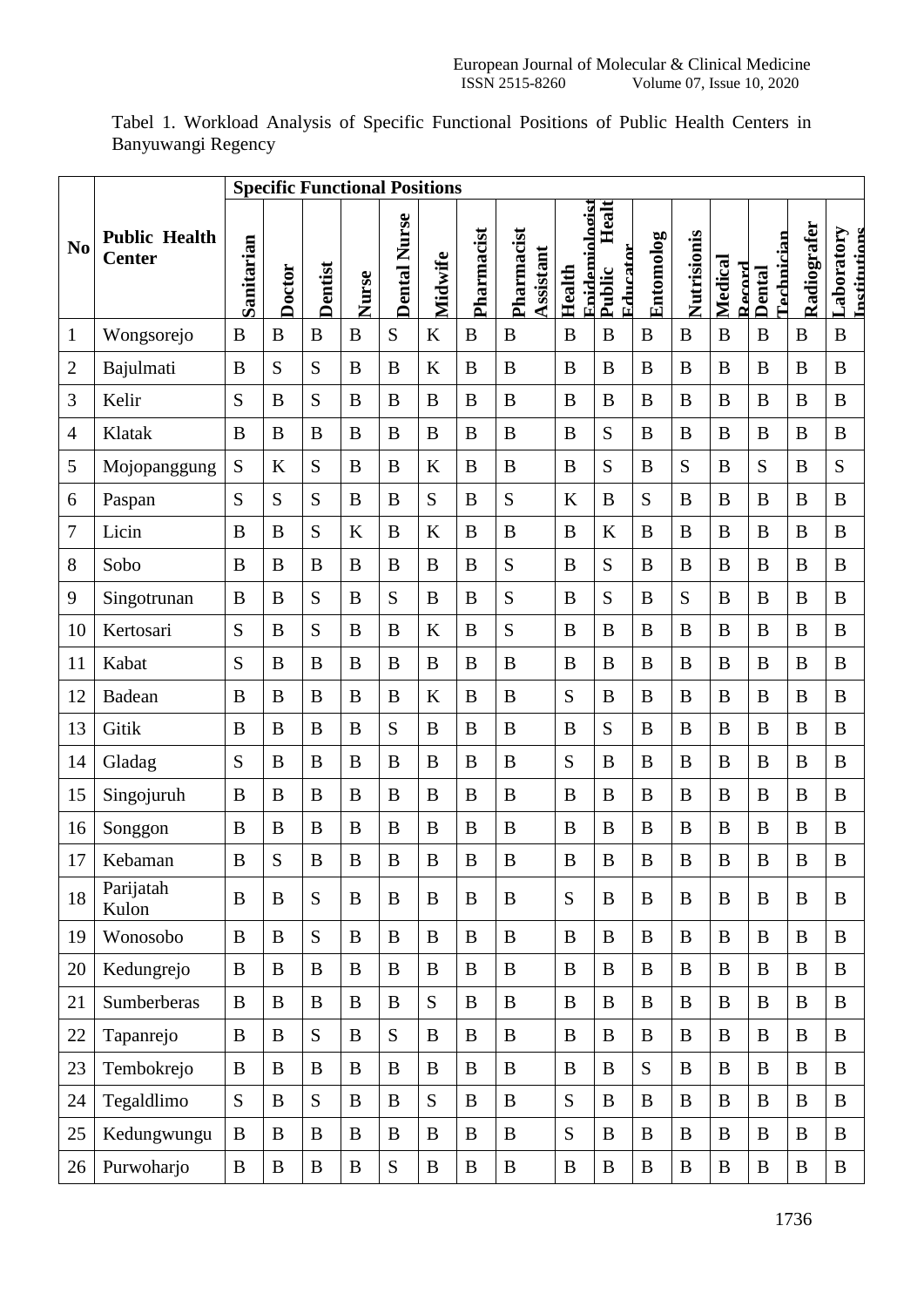| <b>Specific Functional Positions</b> |                                       |              |              |              |              |                     |              |              |                         |                          |                             |              |              |                   |                      |              |                                   |
|--------------------------------------|---------------------------------------|--------------|--------------|--------------|--------------|---------------------|--------------|--------------|-------------------------|--------------------------|-----------------------------|--------------|--------------|-------------------|----------------------|--------------|-----------------------------------|
| N <sub>o</sub>                       | <b>Public Health</b><br><b>Center</b> | Sanitarian   | Doctor       | Dentist      | Nurse        | <b>Dental Nurse</b> | Midwife      | Pharmacist   | Pharmacist<br>Assistant | Enidemiologist<br>Health | Healt<br>Educator<br>Public | Entomolog    | Nutrisionis  | Medical<br>Record | Fechnician<br>Dental | Radiografer  | <b>Laboratory</b><br>Institutions |
| 27                                   | Grajagan                              | B            | S            | $\bf{B}$     | K            | B                   | $\bf K$      | B            | B                       | B                        | S                           | $\bf{B}$     | $\bf{B}$     | $\boldsymbol{B}$  | B                    | $\bf{B}$     | $\bf{B}$                          |
| 28                                   | Benculuk                              | $\bf{B}$     | B            | B            | B            | S                   | $\, {\bf B}$ | B            | S                       | S                        | S                           | $\bf{B}$     | $\bf{B}$     | B                 | $\bf{B}$             | $\bf{B}$     | $\bf{B}$                          |
| 29                                   | Tampo                                 | $\bf{B}$     | B            | B            | B            | $\bf{B}$            | $\bf{B}$     | B            | B                       | B                        | $\bf{B}$                    | $\bf{B}$     | B            | B                 | $\bf{B}$             | $\bf{B}$     | $\bf{B}$                          |
| 30                                   | Jajag                                 | $\bf{B}$     | S            | S            | B            | S                   | S            | B            | S                       | S                        | B                           | $\bf{B}$     | B            | B                 | $\bf{B}$             | $\bf{B}$     | S                                 |
| 31                                   | Yosomulyo                             | S            | B            | S            | B            | S                   | S            | B            | $\bf{B}$                | B                        | $\bf{B}$                    | B            | S            | B                 | B                    | $\bf{B}$     | $\bf{B}$                          |
| 32                                   | Tegalsari                             | B            | B            | S            | B            | S                   | B            | B            | S                       | B                        | S                           | $\bf{B}$     | B            | B                 | B                    | B            | B                                 |
| 33                                   | Genteng<br>Kulon                      | S            | B            | B            | $\bf K$      | B                   | B            | B            | B                       | B                        | B                           | B            | B            | B                 | B                    | B            | B                                 |
| 34                                   | Kembiritan                            | $\bf{B}$     | S            | B            | B            | $\bf{B}$            | $\bf{B}$     | B            | B                       | S                        | $\bf{B}$                    | $\bf{B}$     | B            | B                 | $\bf{B}$             | $\bf{B}$     | $\bf{B}$                          |
| 35                                   | Sempu                                 | B            | B            | B            | B            | B                   | $\bf K$      | B            | B                       | B                        | B                           | $\, {\bf B}$ | B            | B                 | B                    | $\bf{B}$     | $\bf{B}$                          |
| 36                                   | Karangsari                            | $\bf{B}$     | B            | B            | B            | $\bf{B}$            | $\bf{B}$     | B            | $\bf{B}$                | S                        | $\bf{B}$                    | $\bf{B}$     | B            | B                 | $\bf{B}$             | $\bf{B}$     | $\bf{B}$                          |
| 37                                   | Gendoh                                | B            | S            | B            | S            | B                   | S            | B            | B                       | S                        | $\bf{B}$                    | $\bf{B}$     | B            | B                 | B                    | $\bf{B}$     | B                                 |
| 38                                   | Sepanjang                             | $\bf{B}$     | B            | B            | B            | $\bf{B}$            | $\bf{B}$     | B            | S                       | B                        | $\bf{B}$                    | $\bf{B}$     | B            | B                 | $\bf{B}$             | $\bf{B}$     | $\bf{B}$                          |
| 39                                   | Tulungrejo                            | $\bf{B}$     | B            | B            | B            | $\bf{B}$            | $\bf{B}$     | B            | B                       | B                        | $\bf{B}$                    | $\bf{B}$     | B            | B                 | B                    | $\bf{B}$     | B                                 |
| 40                                   | Kalibaru<br>Kulon                     | $\bf{B}$     | B            | S            | B            | B                   | S            | B            | B                       | $\bf K$                  | B                           | $\bf{B}$     | B            | B                 | B                    | $\bf{B}$     | B                                 |
| 41                                   | Kebondalem                            | B            | B            | B            | B            | B                   | B            | B            | B                       | B                        | B                           | B            | B            | B                 | B                    | B            | B                                 |
| 42                                   | Sambirejo                             | $\bf{B}$     | B            | B            | B            | S                   | K            | B            | S                       | B                        | $\bf{B}$                    | B            | B            | B                 | B                    | $\bf{B}$     | B                                 |
| 43                                   | Pesanggaran                           | $\bf{B}$     | $\bf{B}$     | $\, {\bf B}$ | $\, {\bf B}$ | $\bf K$             | $\bf K$      | $\bf{B}$     | $\bf{B}$                | $\, {\bf B}$             | $\bf{B}$                    | $\bf{B}$     | $\bf{B}$     | $\, {\bf B}$      | $\bf{B}$             | $\bf{B}$     | $\bf{B}$                          |
| 44                                   | Sumberagung                           | $\, {\bf B}$ | $\bf{B}$     | $\bf{B}$     | $\bf{B}$     | $\bf{B}$            | $\, {\bf B}$ | $\mathbf{B}$ | $\bf{B}$                | B                        | $\, {\bf B}$                | $\, {\bf B}$ | $\bf{B}$     | $\bf{B}$          | $\bf{B}$             | $\, {\bf B}$ | $\, {\bf B}$                      |
| 45                                   | Siliragung                            | S            | S            | S            | $\bf{B}$     | S                   | K            | $\bf{B}$     | $\bf{B}$                | $\bf{B}$                 | $\bf{B}$                    | $\bf{B}$     | B            | $\bf{B}$          | $\bf{B}$             | $\bf{B}$     | $\mathbf B$                       |
|                                      | Rata-Rata                             | $\, {\bf B}$ | $\, {\bf B}$ | $\bf{B}$     | B            | $\, {\bf B}$        | $\, {\bf B}$ | $\, {\bf B}$ | $\bf{B}$                | $\bf{B}$                 | $\bf{B}$                    | $\, {\bf B}$ | $\, {\bf B}$ | $\bf{B}$          | $\, {\bf B}$         | $\, {\bf B}$ | $\, {\bf B}$                      |

Caption :  $B = more, S = moderate, K = less$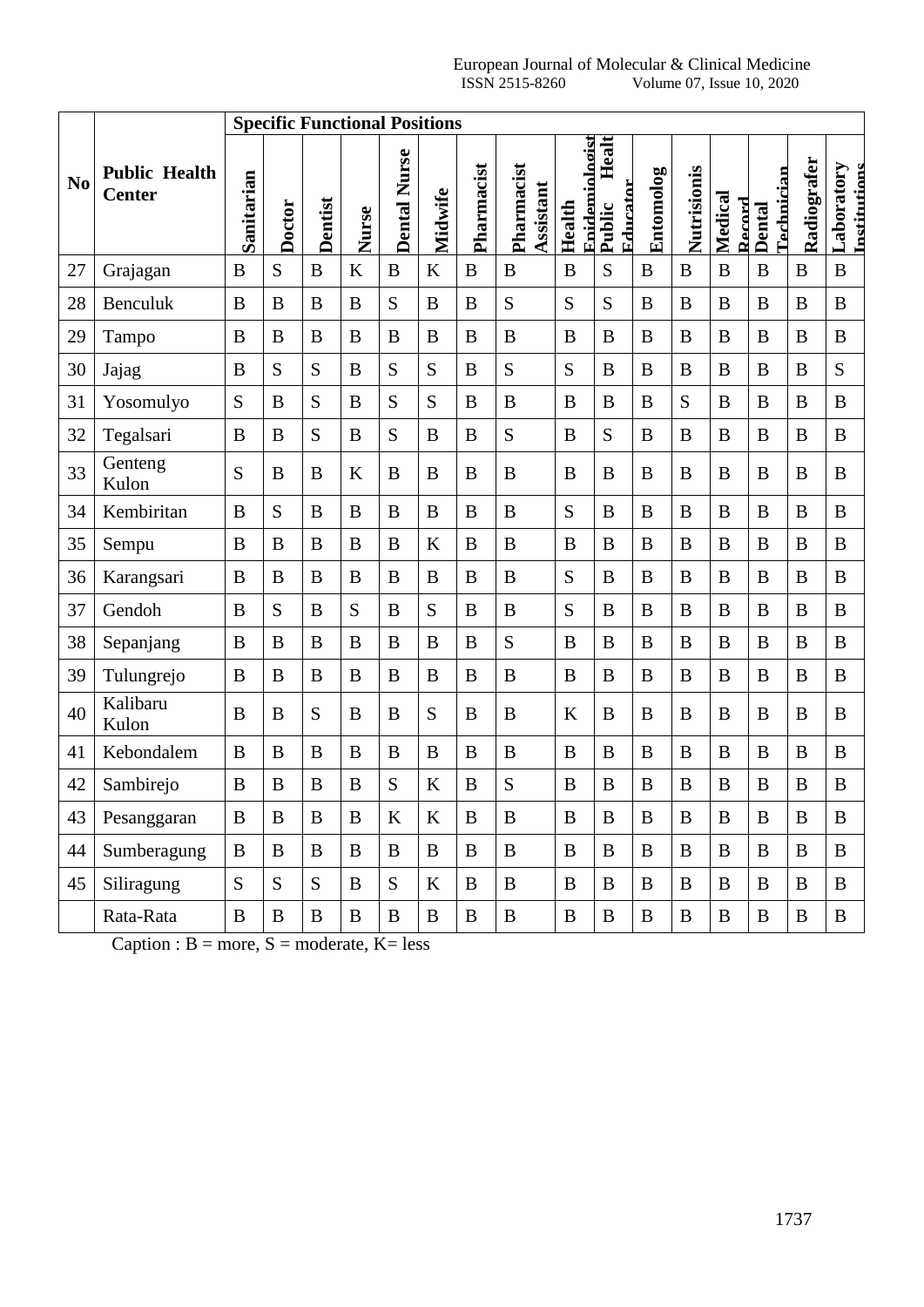## **4. CONCLUSIONS**

The implementation of PIS-PK in Banyuwangi Regency is still not running according to target, this is due to the lack of competent human resources possessed by public health centers in implementing PIS-PK. This has resulted in excessive workload for public health centers officers in implementing PIS-PK so that the need for additional number of human resources is in line with the minimum requirements in providing services at the public health centers. Overall, the hindrance faced in implementing PIS-PK in Banyuwangi Regency are competent human resources, the presence of public health center officers who refuse to implement PIS-PK because of the already excessive workload even without PIS-PK, and the changing schedules for meeting the society because they are sometimes not at home.

The results of this research provide recommendations to the government of Banyuwangi Regency to increase the HRH of the public health centers in order to optimize the success of the program according to the recommendations for the number of additional workers listed in table 2. This number has been adjusted to the guidelines for implementation of the public health centers that have been issued by the Ministry of Health.

### **5. REFERENCES**

- [1] Kementrian Kesehatan RI. Pedoman Umum Program Indonesia Sehat dengan Pendekatan Keluarga Edisi 2. Jakarta: Kemenkes RI; 2017.
- [2] Dinas Kesehatan Kabupaten Banyuwangi. Profil Kesehatan Kabupaten Banyuwangi Tahun 2017. Banyuwangi; 2018.
- [3] Handayani L, Ma'ruf NA, Sopacua E. Peran Tenaga Kesehatan sebagai Pelaksana Pelayanan Kesehatan Puskesmas. Bul Penelit Sist Kesehat [Internet]. 2012;13(1). Available from: https://media.neliti.com/media/publications/21298-ID-peran-tenagakesehatan-sebagai-pelaksana-pelayanan-kesehatan-puskesmas.pdf
- [4] Lestari TRP. Pendidikan Keperawatan : Upaya Menghasilkan Tenaga Perawat Berkualitas. Apirasi. 2014;5(1):1–10.
- [5] Mardalis. Metode Peneltian Suatu Pendekatan Proposal. Jakarta: Bumi Aksara; 2014.
- [6] Notoatmodjo. Metodologi Penelitian Kesehatan. Jakarta: Rineka Cipta; 2002.
- [7] Kementrian Kesehatan RI. Petunjuk Teknis Penguatas Manajemen Puskesmas dengan Pendekatan Keluarga. Jakarta: Kemenkes RI; 2016.
- [8] Agustina SC, Trisnantoro L, Handono D. Implementasi Program Indonesia Sehat Dengan Pendekatan Keluarga (Pis Pk) Menggunakan Tenaga Kontrak Di Kabupaten Kulon Progo Tahun 2018 Implementation. J Kebijak Kesehat Indones. 2019;08(03):104–12.
- [9] Rusli. Kebijakan Publik : Membangun Kebijakan Publik yang Responsif. Bandung: CV. Adoya Mitra Sejahtera; 2015.
- [10] Badan Penelitian dan Pengembangan Kesehatan. Program Indonesia Sehat dengan Pendekatan Keluarga (PIS-PK) sebagai Wahana Integrasi Program. In Compilation Policy Brief; 2017. 23–35 p.
- [11] Agni MGK. Kesiapan Daerah Istimewa Yogyakarta Dalam Penerapan Program Indonesia Sehat Dengan Pendekatan Keluarga. J Formil (Forum Ilmiah) KesMas Respati. 2018;3(1):43–9.
- [12] Arifudin, Sudirman, Andri M. Evaluasi Sistem Manajemen Sumber Daya Manusia Pada Penempatan Kerja Petugas Di Upt Puskesmas Lembasada. Promotif. 2017;7(1):1–14.